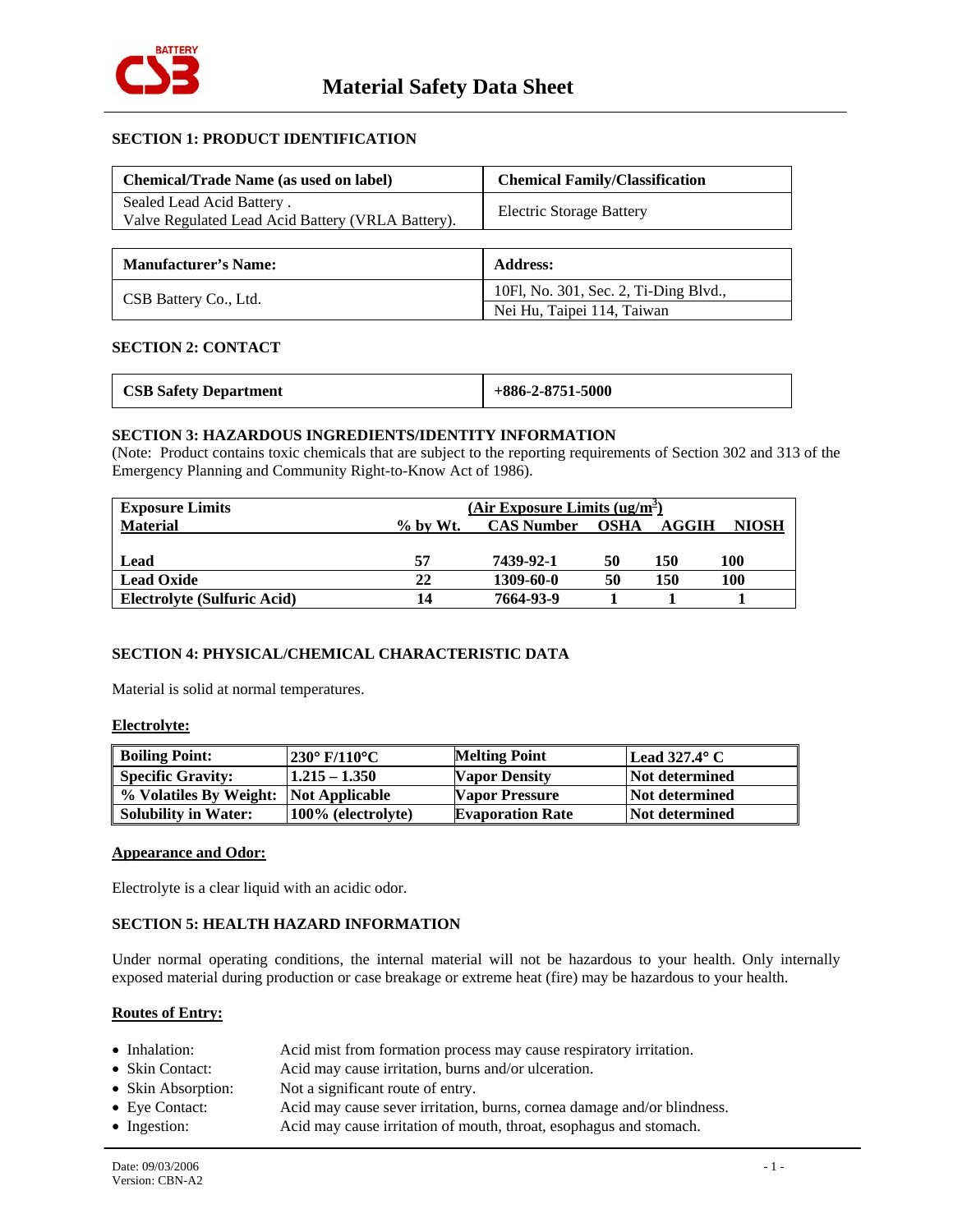

### **Sign and Symptoms of Over Exposure:**

**Acute Effects:** Over exposure to lead may lead to loss of appetite, constipation, sleeplessness and fatigue. Over exposure to acid may lead to skin irritation, corneal damage of the eyes and upper respiratory system.

**Chronic Effects:** Lead and its components may cause damage to kidneys and nervous system. Acid and its components may cause lung damage and pulmonary conditions.

**Potential to Cause Cancer:** The International Agency for Research on Cancer has classified "strong inorganic acid mist containing sulfuric acid" as a Category 1 carcinogen, a substance that is carcinogenic to humans. This classification does not apply to liquid forms of sulfuric acid or sulfuric acid solutions contained within a battery. Inorganic acid mist is not generated under normal use of this product. Misuse of the product, such as overcharging, may however result in the generation of sulfuric acid mist.

#### **Emergency and First Aid Procedures:**

- Inhalation: Remove from exposure and apply oxygen if breathing is difficult.
- Skin: Wash with plenty of soap and water. Remove any contaminated clothing.
- Eyes: Flush with plenty of water immediately for at least 15 minutes. Consult a physician.
- Ingestion: Consult a physician immediately.

#### **California Proposition 65:**

The State of California has determined that certain battery terminals and related accessories contain lead and lead compounds, chemicals known to the State of California to cause cancer and reproductive harm. **Warning: Wash hands thoroughly after handling batteries.**

### **SECTION 6: FIRE AND EXPLOSION HAZARD DATA:**

| <b>Flash Point:</b>               | Hydrogen = $259^{\circ}$ C |  |
|-----------------------------------|----------------------------|--|
| <b>Auto ignition Temperature:</b> | $Hydrogen = 580°C$         |  |
| <b>Extinguishing Media:</b>       | Dry chemical, foam, $CO2$  |  |
| <b>Flamability Limits:</b>        | LEL 4.1% (Hydrogen gas)    |  |

**Unusual Fire and Explosion Hazards:** Hydrogen and oxygen gases are produced in the cells during normal battery operation (hydrogen is flammable and oxygen supports combustion). These gases enter the air through the vent caps. To avoid the chance of a fire or explosion, keep sparks and other sources of ignition away from the battery.

#### **SECTION 7: REACTIVITY DATA:**

**Stability:** Stable

**Conditions to Avoid:** Sparks and other sources of ignition.

## **Incompatibility: (materials to avoid)**

Lead/lead compounds: Potassium, carbides, sulfides, peroxides, phosphorus, sulfur. Battery electrolyte (acid): Combustible materials, strong reducing agents, most metals, carbides, organic materials, chlorates, nitrates, picrates, and fulminates.

#### **Hazardous Decomposition Products:**

Lead/lead compounds: Oxides of lead and sulfur. Battery electrolyte (acid): Hydrogen, sulfur dioxide, and sulfur trioxide.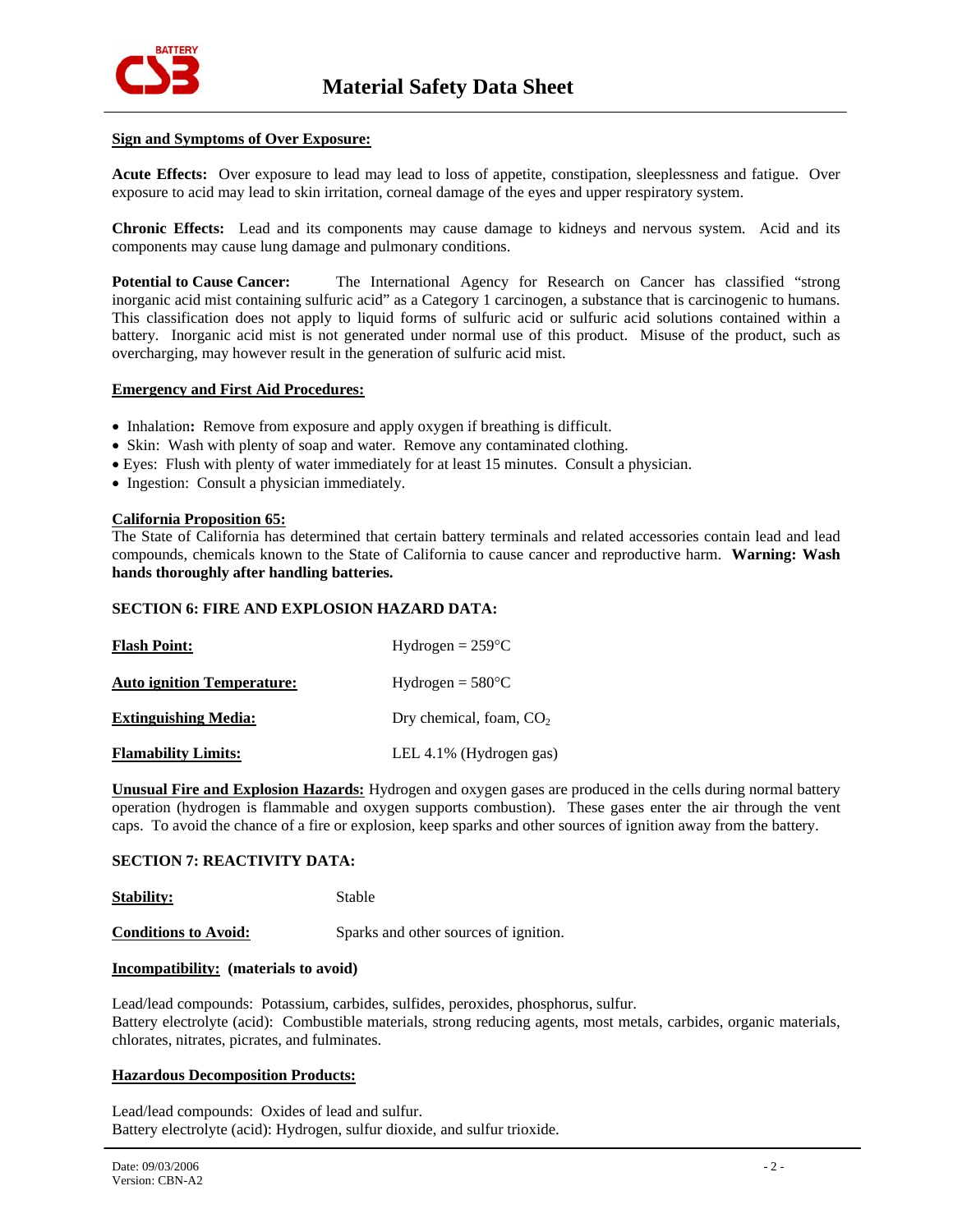

# **Conditions to Avoid:**

High temperature. Battery electrolyte (acid) will react with water to produce heat. Can react with oxidizing or reducing agents.

# **SECTION 8: CONTROL MEASURES:**

### **Engineering Controls:**

Store lead/acid batteries with adequate ventilation. Room ventilation is required for batteries utilized for standby power generation. Never recharge batteries in an unventilated, enclosed space.

#### **Work Practices:**

Do not remove vent caps. Follow shipping and handling instructions that are applicable to the battery type. To avoid damage to terminals and seals, do not double-stack industrial batteries.

## **SECTION 9: PERSONAL PROTECTIVE EQUIPMENT:**

#### **Respiratory Protection:**

None required under normal handling conditions. During battery formation (high-rate charge condition), acid mist can be generated which may cause respiratory irritation. Also, if acid spillage occurs in a confined space, exposure may occur. If irritation occurs, wear a respirator suitable for protection against acid mist.

#### **Eyes and Face:**

Chemical splash goggles are preferred. Also acceptable are "visor-gogs" or a chemical face shield worn over safety glasses.

#### **Hands, Arms, Body:**

Vinyl coated, VC, gauntiet type gloves with rough finish are preferred.

#### **Other Special Clothing and Equipment:**

Safety shoes are recommended when handling batteries. All footwear must meet requirements of ANSI Z41.1 – Rev. 1972.

#### **SECTION 10: PRECAUTIONS FOR SAFE HANDLING AND USE:**

#### **Hygiene Practices:**

Following contact with internal battery components, wash hand thoroughly before eating, drinking, or smoking.

### **Respiratory Protection:**

Wear safety glasses. Do not permit flames or sparks in the vicinity of battery(s). If battery electrolyte (acid) comes in contact with clothing, discard clothing.

#### **Protective Measures:**

Remove combustible materials and all sources of ignition. Cover sills with soda ash (sodium carbonate) or quicklime (calcium oxide). Mix well. Make certain mixture is neutral then collect residue and place in a drum or other suitable container. Dispose of a hazardous waste.

Wear acid-resistant boots, chemical face shield, chemical splash goggles, and acid-resistant gloves. **Do not release un-neutralized acid.**